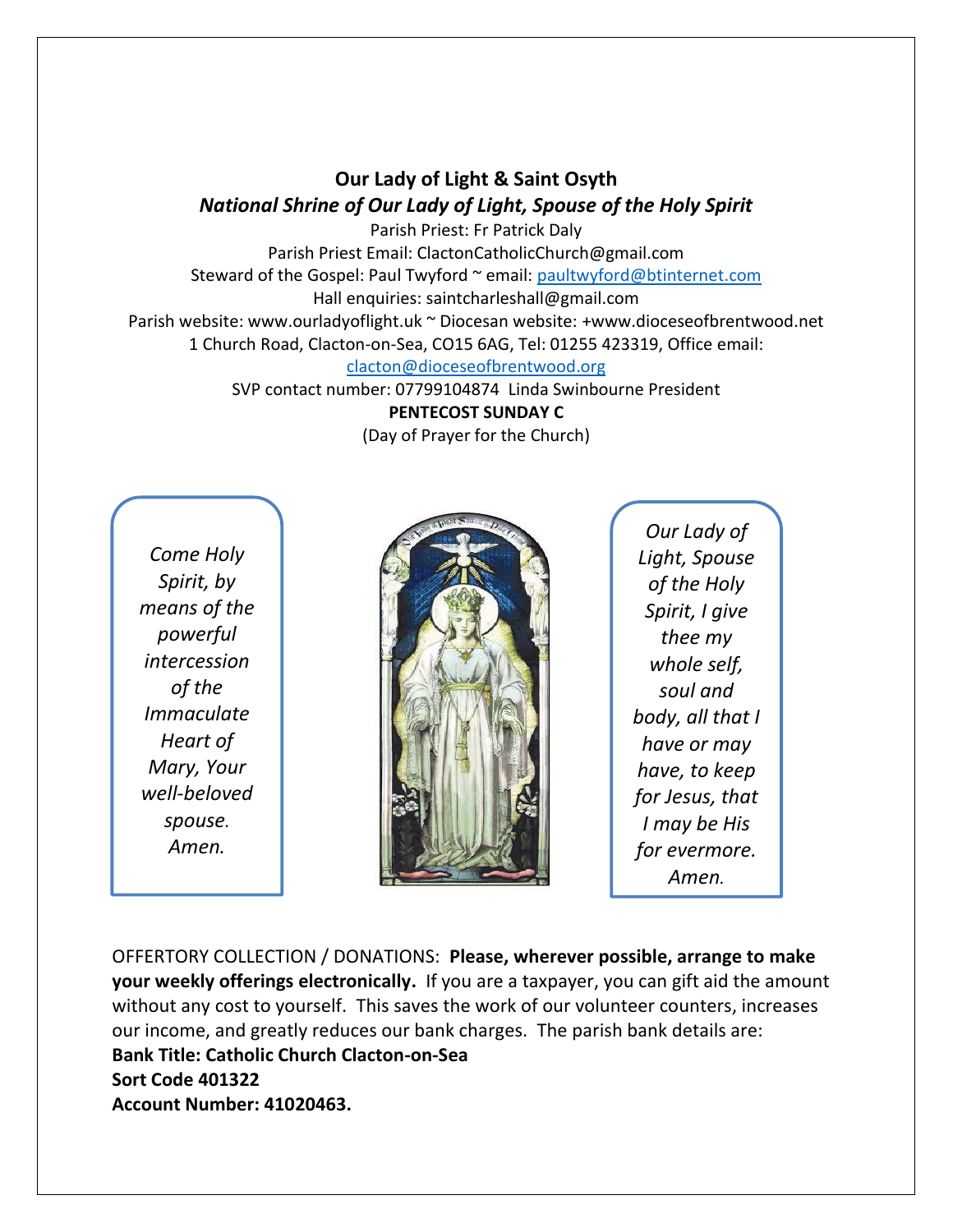Members of the gift-aid scheme should quote their name and gift aid number in the Reference.

Funds received last week:

Electronic Offerings £289.73 of which £255.00 was gift aided.

Collection Offerings £480.93 of which £111.00 was gift aided.

World Communications Day: £70.35 of which 23.00 was gift aided.

Thank you for your generosity, for Gift Aiding your offerings, and for your support of the Parish. Fr Patrick.

## JOHN 14:15-16, 23-26.

Today we celebrate the Solemnity of the Feast of Pentecost. The word Pentecost is a Greek word meaning fifty. The Jewish nation has celebrated the feast of Pentecost for centuries before the birth of Christ. They celebrated their release from slavery and exile in Egypt, and the gift of the TORAH – the Word of God fifty days later. We celebrate Pentecost in celebration of our release from slavery to sin and death, through the death and resurrection of our Lord Jesus Christ; and the subsequent gift of the Holy Spirit fifty days later.

In the Gospel from John, Jesus appears to His disciples and tells them, 'If you love me you will keep my commandments. I shall ask the Father and He will give you another Advocate to be with you forever. The commandment Jesus gives us is 'to love one another as I have loved you.' This is not a sentimental love but sacrificial love. It is the love that Jesus showed us when He surrendered Himself to death on a cross for us. It is a love that has a price and has no expectations of return. The Advocate is the Holy Spirit. The Holy Spirit is the most powerful force in the cosmos. The Holy Spirit is the force of God's love on earth. Jesus reassures us that those who love Him and keep His word, will be rewarded by the love of the Father. He tells us the Father and the Son will make their home with them. The purpose of this life is to grow in ever closer union with the Blessed Trinity: God the Father, God the Son, and God the Holy Spirit. This process is complete at the end of our lives in a state called heaven. We receive a taste of heaven in the Holy Mass when we receive Jesus Christ in His Body and Blood. As we consume Jesus, we become what we receive, and grow in ever closer union with the Holy Trinity.

PARISH CHOIR: We have a wonderful choir in our Parish who are appealing for new members. Please let Fr Patrick know if you can help or speak directly to a member of the choir.

FUNERAL: Please pray for the repose of the soul of Terrence Collins and his grieving family. The funeral takes place on Monday 6<sup>th</sup> June.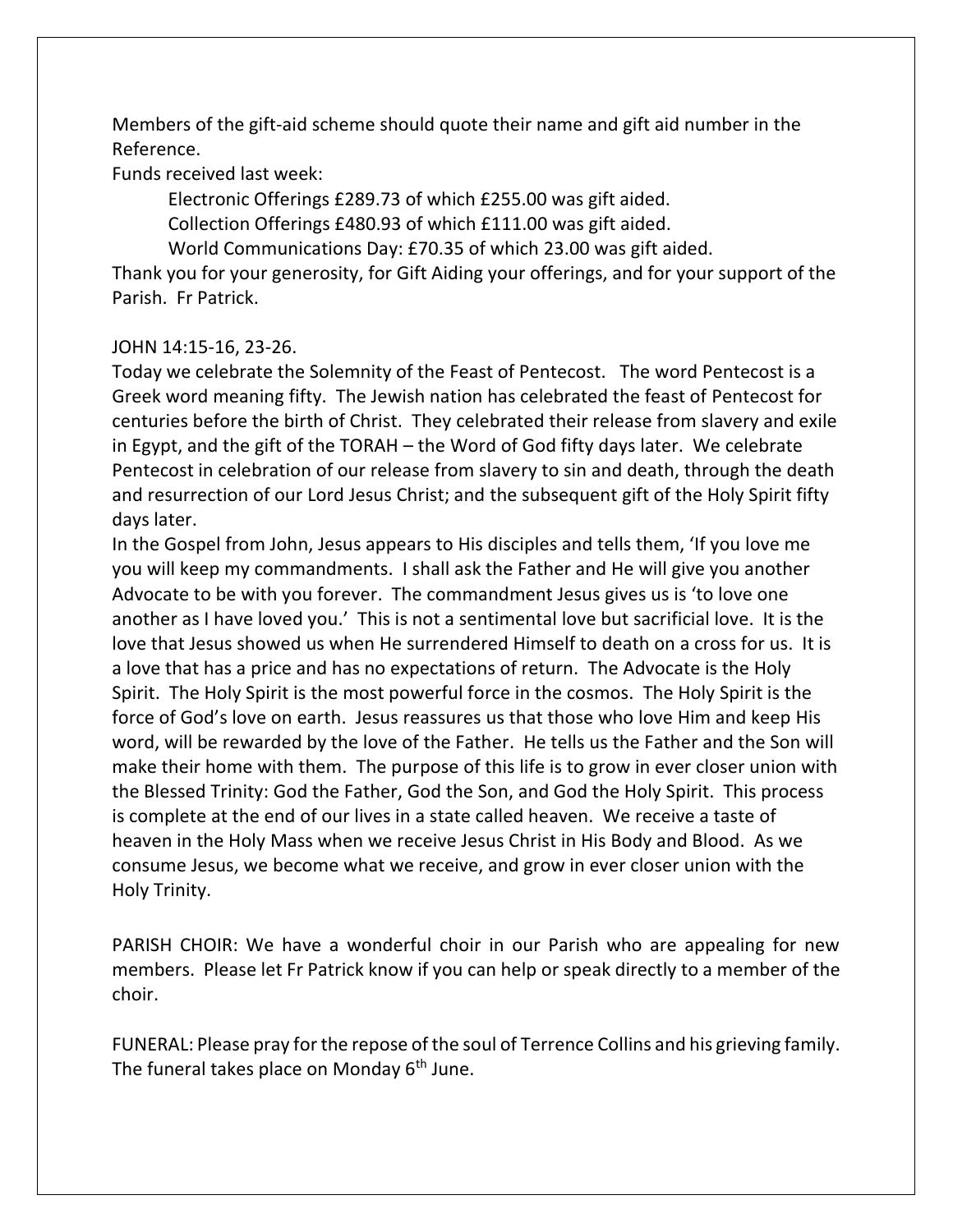CHURCHES TOGETHER ECUMENICAL SERVICE: Our Lady of Light will be hosting this year's annual ecumenical service and AGM for the Christian Churches in Clacton on Sea. Fr Patrick will be presiding at the service and will be supported by our Choir. There will be a light supper and refreshments after the service in the Parish Hall. I would be very grateful if anybody is able to make any homemade cakes for the event. Please do come and support Fr Patrick on this occasion.

QUEEN ELIZABETH II PLATINIUM JUBILIEE GARDEN PARTY: If anybody can help set-up in the garden at 9.00 am, please contact Peter McManamon 07954090461.

| Saturday 4 <sup>th</sup> June 2022. | 9.30 am.             | MASS: Dominic, Mary & John     |
|-------------------------------------|----------------------|--------------------------------|
|                                     |                      | Henley                         |
|                                     |                      | Mary.                          |
| Saturday 4 <sup>th</sup> June 2022. | 11.00 am to 12.00 pm | <b>SACRAMENT OF</b>            |
|                                     |                      | <b>RECONCILIATION:</b>         |
|                                     |                      | Confessions will be heard in   |
|                                     |                      | the Sacristy.                  |
| Saturday 4 <sup>th</sup> June 2022. | 11.00 am to 1.00 pm. | Church is open for private     |
|                                     |                      | prayer with Exposition of the  |
|                                     |                      | <b>Blessed Sacrament.</b>      |
| Saturday 4 <sup>th</sup> June 2022. | 11.00 am.            | <b>DIVINE MERCY CHAPLET</b>    |
| Saturday 4 <sup>th</sup> June 2022. | 12.00 pm.            | THE HOLY ROSARY                |
|                                     |                      |                                |
| Saturday 4 <sup>th</sup> June 2022. | 6.00 pm.             | MASS: Hayley Williams &        |
| Vigil of the Solemnity of           |                      | Family Intentions.             |
| Pentecost Sunday (C).               |                      | Shane Andrews.                 |
| Sunday 5 <sup>th</sup> June 2022.   | 8.30 am.             | <b>MASS: Julie Fitzgerald</b>  |
| Solemnity of Pentecost (C).         |                      | intentions.                    |
| (Day of Prayer for the              |                      | Parish.                        |
| Church).                            |                      |                                |
| Sunday 5 <sup>th</sup> June 2022.   | 10.30 am.            | <b>MASS: Stanley Lewis RIP</b> |
|                                     |                      | Tara & Terrence.               |
|                                     |                      |                                |
| Sunday 5 <sup>th</sup> June 2022.   | 2.00 pm.             | BAPTISMS: Philip Kassim &      |
|                                     |                      | Priscilla Kassim.              |
| Monday 6 <sup>th</sup> June 2022.   | 9.00 am.             | <b>MASS: James Killen</b>      |
| Memorial of Mary, Mother of         |                      | Intentions.                    |
| the Church.                         |                      | Ann Killen                     |

## **THIS WEEK'S SERVICES.**